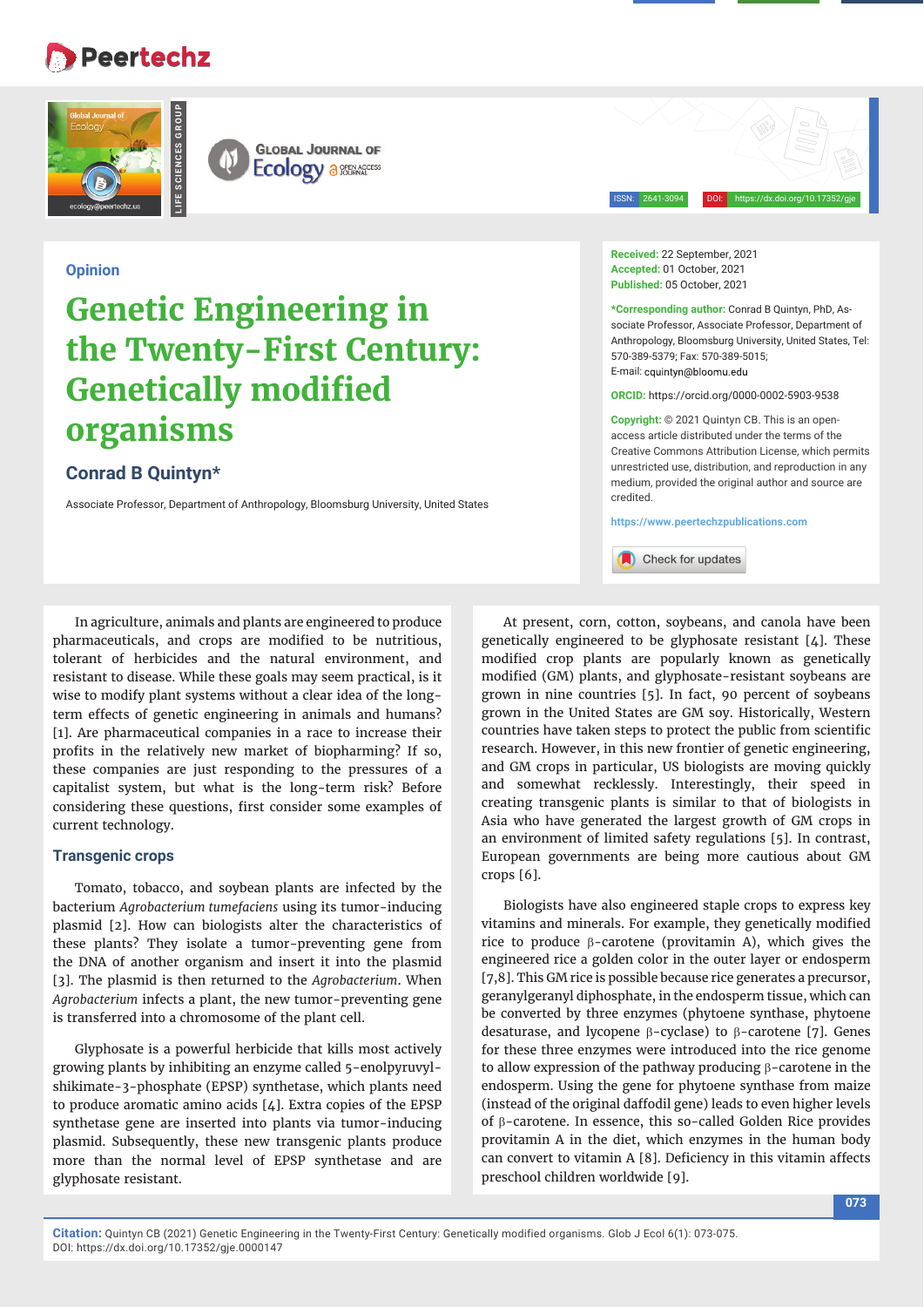#### **Biopharmaceuticals crops**

Insects feast on many commercially important plants, which costs billions of dollars each year. The usual defense against such feasts is to apply insecticides. However, within several generations, insects become resistant. In addition, chemical and pharmaceutical companies do not produce large stocks of insecticides because they are expensive to make, and the demand is small [10]. At present, the targets of more than half of all insecticides used are boll weevils, bollworms, and other insects that eat cotton. As a result, biologists have engineered plants that are resistant to insects.

Obviously, any engineered gene must be harmful only to the targeted organisms—boll weevils and bollworms, for example—and not other organisms. This is the source of longterm uncertainty. Nevertheless, genes for the Bt toxin produced by the soil bacterium *Bacillus thuringiensis* have been introduced in crop plants [11]. When insects ingest the engineered crop plants, Bt toxin enters their systems [12]. For the insects, irreversible cascading events of paralysis and death occurs as their endogenous enzymes convert Bt toxin into an insectspecific toxin. It is absolutely critical that these enzymes are not found in humans or animals; otherwise consumption of these GM crops would be catastrophic. Fortunately, the global distribution of Bt crops is similar to the distribution of herbicide-resistant crops. Bt corn is the second most common GM crop, representing 14 percent of the global area of GM crops in nine countries [11].

#### **Genetically modified organisms versus genetic editing**

At this point, CRISPR/Cas9 enters the conversation, because biochemist and 2020 Nobel laureate Jennifer Doudna, professor in the molecular and cell biology departments at the University of California, Berkeley, and one of the discoverers of the CRISPR/Cas9 technology, makes a distinction between GMOs and gene-edited organisms [13]. European governments have made a similar distinction as they struggle to fit genetic editing into their current regulatory framework, which was designed for GMOs. Doudna stated:

Conventional GMOs contain foreign genes randomly inserted into the genome; these genes produce novel proteins that give the organism a beneficial trait it did not previously possess. Gene-edited organisms, by contrast, contain tiny alterations to existing genes that give the organism a beneficial trait by tweaking the levels of proteins that were already there to begin with—without adding any foreign DNA. In this respect, gene-edited organisms are often no different than those organisms produced by mutation-inducing chemicals and radiation. Furthermore, scientists have used methods to avoid leaving any traces of CRISPR in plant genome once the gene-editing task is complete [14].

But members of the public clearly neither are educated enough in molecular genetics nor have the patience for the fine distinctions of scientists; they feel that "the gene-edited crops are nothing but hidden GMOs and that scientists are trying to sneak them into grocery stores through the back door " [15].

Nevertheless, CRISPR has been used to edit genes in rice and oranges to make them resistant to different bacterial species [16]. For potatoes, corn, and soybeans, genes have been edited so that they have resistance to herbicides. Additionally, Doudna noted that potatoes have been edited to inactivate a gene that produces sugars such as glucose and fructose (produced during cold storage preservation and converted to acrylamide, a neurotoxin, during cooking); soybeans have been edited to generate seeds with less fatty acids; and mushrooms have been edited to prevent premature spoiling.

The distinction between GMOs and gene-edited organisms seems specious; there is one common fact: humans are genetically modifying nonhuman species. To date, GM and gene-edited crops have not caused any major medical issues [17]. But what are the potential long-term evolutionary biological changes for humans, animals, and plants? Environmental scientist Maywa Montenegro in the Department of Environmental Science at the University of California, Berkeley, noted the emphasis on genes and their effects as separate from the environmental context. She wrote:

In what scholar Donna Haraway calls the "god-trick," we thought of genetics as the key to scientific mastery of nature, as if there was no context, no agency in the object, no imperfection in human knowledge. *Molecular science somehow licensed us to treat genes as separate from ecology and bodies*. Now we fathoming intricate interactions between genes and environments, and ecosystems whose changes aren't smooth or predictable, but that bristle with threshold effects and emergent properties. We've come to appreciate the inseparability of nature and culture in complex systems [18]. (italics added)

In short, molecular scientists consumed by "correcting" nature forget about the complex bioenvironmental interactions. There is now fear that after a particular genetic modification, modified genes might spread to wild relatives through a process called introgression, leading to biodiversity loss and extinction (gene drive mechanisms in the wrong hands might do the same) [19]. Also, there is a good chance that the engineered gene could trigger an allergic reaction based on the genetics of the individual consuming a product derived from it. Despite these concerns, some beneficial human proteins have been produced in genetically engineered plants.

#### **References**

- 1. Devos Y, Maeseele P, Reheut D, van Speybroeck L, De Waele D (2007) Ethics in the societal debate on genetically modified organisms: A (re)quest for sense and sensibility. Journal of Agricultural and Environmental Ethics 21: 29–61. **Link:** https://bit.ly/3l0PDwN
- 2. Raven P, Johnson GB, Mason KA, Losos JB, Singer SR (2008) Biology. 9th ed. (New York: McGraw-Hill, 2008) 346. **Link:** https://bit.ly/3m9Q4UK
- 3. Ibid 345.
- 4. Ibid 346-347.
- 5. Ibid.
- 6. Demont M, Dillen K, Mathiis E, Tollens E (2007) GM crops in Europe: How much value and for whom?. Euro Choices 6: 46–53. **Link:** https://bit.ly/2Y1FC9s

**074**